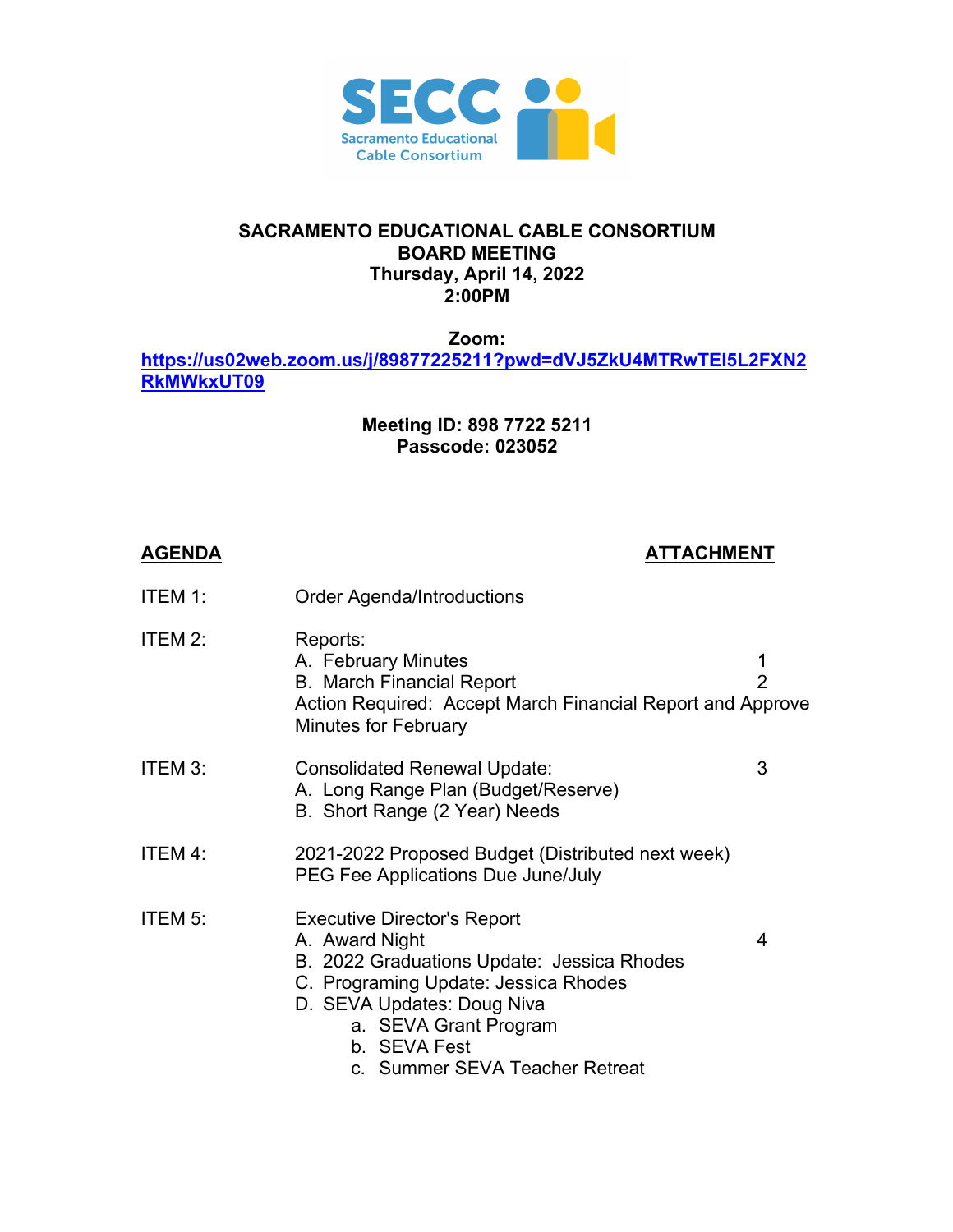| ITEM 6: | <b>Committees: Next Meetings</b><br>A. Nominating Committee<br>B. DMCC - May 25, 2022<br>C. Capital Region Tech Cohorts - May 13, 2022<br>D. PIO - April 21, 2022<br>E. Family Engagement - May 5, 2022<br>F. SEVA Teachers - June 13, 2022       | 5 |
|---------|---------------------------------------------------------------------------------------------------------------------------------------------------------------------------------------------------------------------------------------------------|---|
| ITEM 7: | Round Table Sharing                                                                                                                                                                                                                               |   |
| ITEM 8: | Opportunity for Public to Address the Board                                                                                                                                                                                                       |   |
| ITEM 9: | Future Agenda Items:<br>2021-2022 Meeting Dates (2 <sup>nd</sup> Thursday) @2pm<br>August 11 <sup>th</sup><br>October 13th<br>December 8th<br>February 9th<br>April 20 <sup>th</sup> (Moved to accommodate Spring Break.)<br>June 8 <sup>th</sup> |   |

**Elizabeth Rhodes is inviting you to a scheduled Zoom meeting.**

**Topic: SECC Board Meeting Time: Apr 14, 2022 02:00 PM Pacific Time (US and Canada)**

**Join Zoom Meeting https://us02web.zoom.us/j/89877225211?pwd=dVJ5ZkU4MTRwTEI5L2FXN2 RkMWkxUT09**

**Meeting ID: 898 7722 5211 Passcode: 023052 One tap mobile +16699009128,,89877225211#,,,,\*023052# US (San Jose) +13462487799,,89877225211#,,,,\*023052# US (Houston)**

**Dial by your location +1 669 900 9128 US (San Jose)**

> **+1 346 248 7799 US (Houston) +1 253 215 8782 US (Tacoma) +1 646 558 8656 US (New York) +1 301 715 8592 US (Washington DC)**